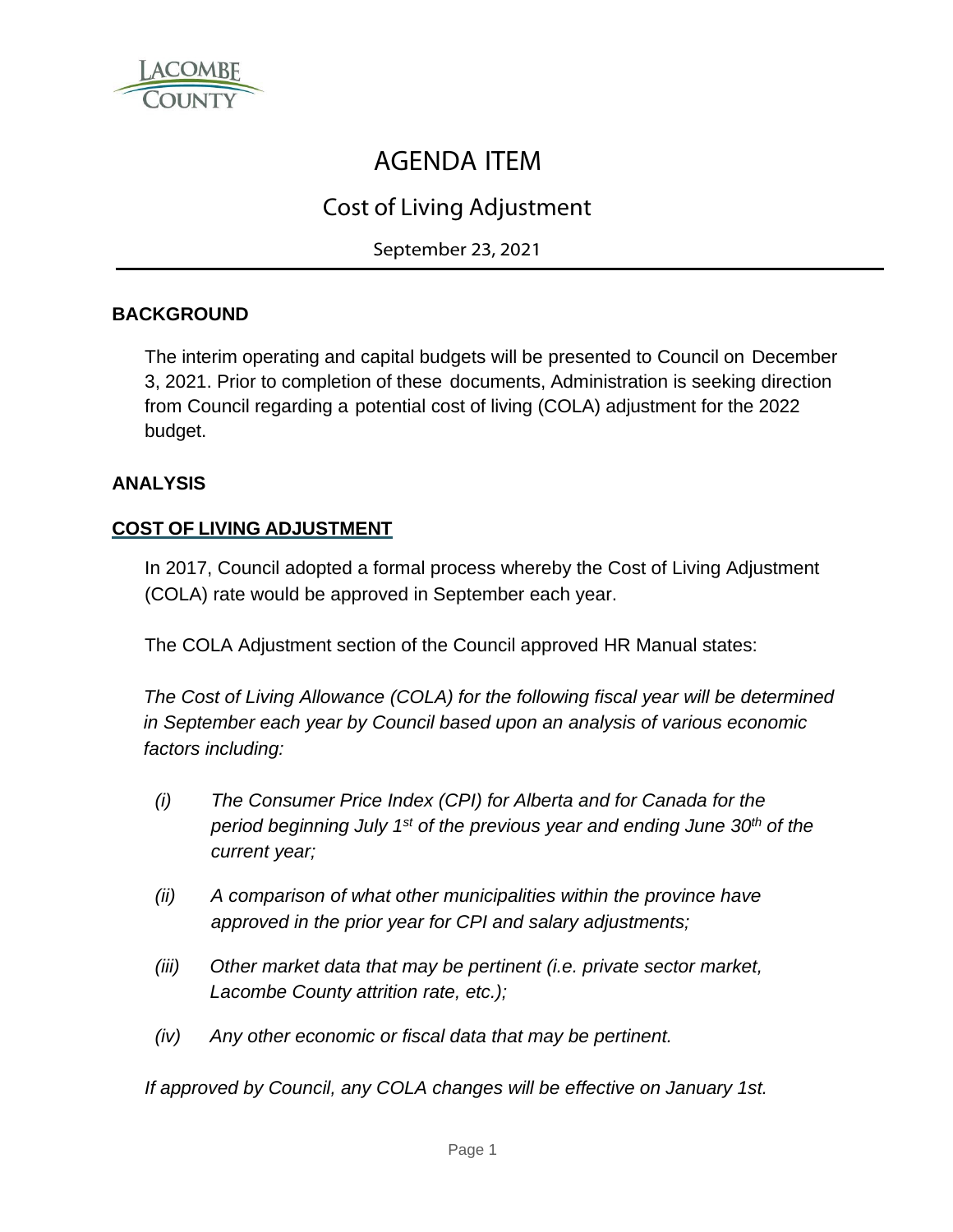

A COLA rate is applicable to employee/Council/firefighter remuneration and annual operating grants provided pursuant to our recreation and cemetery policies and agreements for the upcoming budget year.

Review of market adjustments and other staff benefits will take place at the November 3, 2021 salary and wage meeting.

# **i. Consumer Price Index (CPI)**

The CPI, a commonly used indicator of inflation, is a measure of the rate of average price changes for goods and services bought by consumers.

# **CPI for Alberta and Canada**

- The July 2020 to June 2021 Alberta CPI is: **2.76%**
- The July 2020 to June 2021 Canada CPI is: **3.06%**

Below is an analysis over the last several years of Alberta's CPI (July – June) and the subsequent approved COLA:

| Year         | <b>Alberta CPI</b> | <b>Canada CPI</b> | <b>Approved COLA</b> |
|--------------|--------------------|-------------------|----------------------|
| 2017         | 1.26%              | 1.41%             | 0%                   |
| 2018         | 0.96%              | 1.16%             | 2.5%                 |
| 2019         | 2.70%              | 2.45%             | 2.5%                 |
| 2020         | 0.63%              | 1.49%             | 1.25%                |
| 2021         | 0.97%              | 0.15%             | 0%                   |
| <b>Total</b> | 6.52%              | 6.66%             | 6.25%                |

#### **ii. Comparison of Other Municipalities**

The COLA proposal data from other municipalities is varied ranging from 0% - 4%.

#### **iii. Other Market Data**

The pandemic has created a lot of uncertainty for individuals. We are seeing a decrease in experienced and highly skilled candidates applying to posted positions.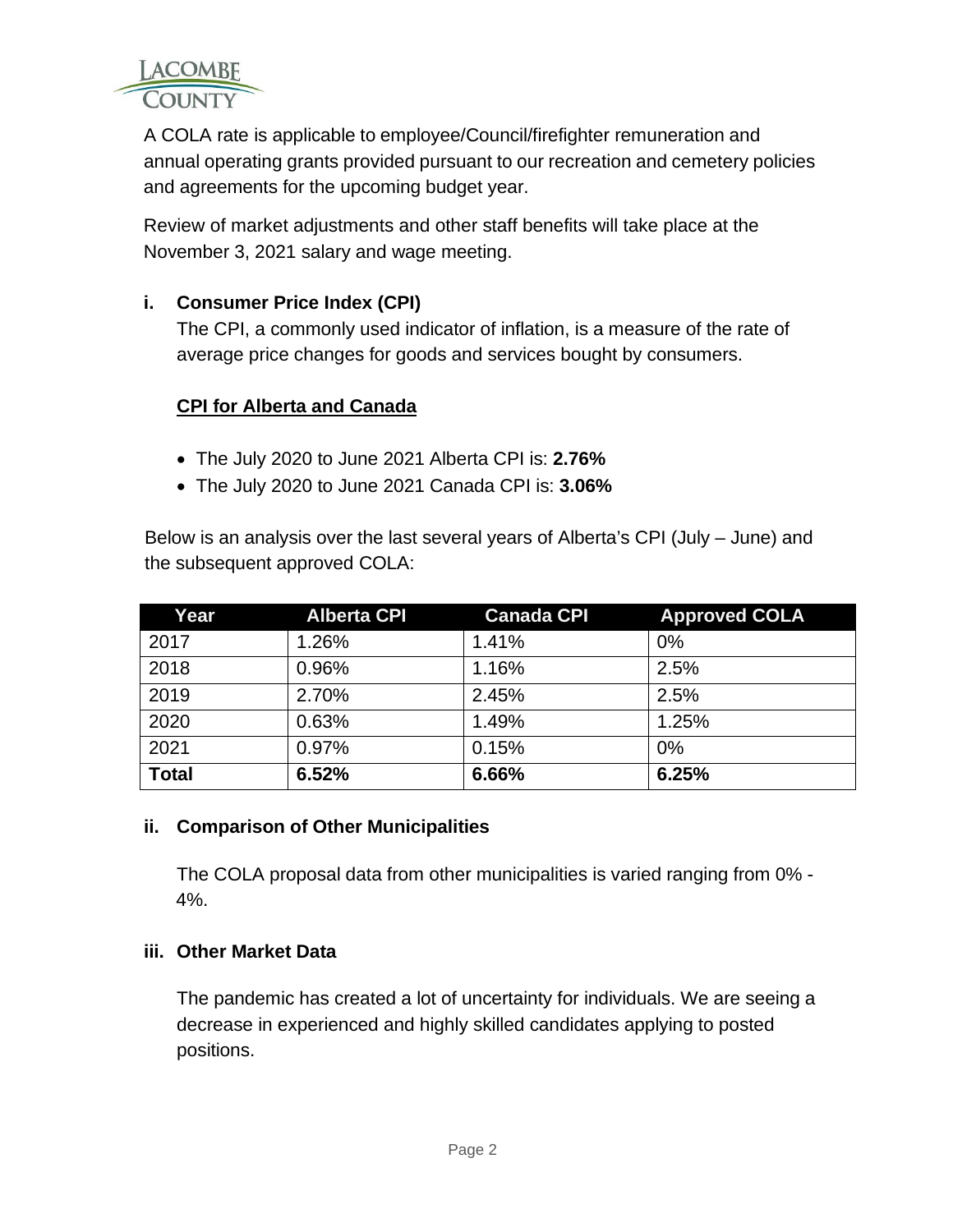

# **iv. Economic Data**

Economists are predicting a continued, but slow, recovery. In August 2021, Alberta's seasonally adjusted unemployment rate was 7.9%, down 4.3 percent points from August of 2020.

# **COST OF LIVING ADJUSTMENT SCENARIOS**

1. A COLA – Cost Scenario worksheet (attached) provides for various examples of the impacts of a COLA rate increase relative to employee/Council remuneration and benefits.

It may be reasonable to consider a minimum option of a 2.5% increase at an estimated cost of \$358,120 for salary and wages based upon the average increase of Alberta and Canada CPI (July to June) at 2.91%.

2. Approved policies authorizing fire department wages/honorariums and operational support for cemeteries and recreational facilities include a provision for payment rates to be indexed annually for inflation in an amount as determined by Council. Recommendation for 2022 would be to approve fire and cemetery payments at the same rate approved for employee/council remuneration accordingly. Additional costs relative to Fire, Cemeteries and Recreation, based on a COLA increase of 2.5% are estimated at approximately \$52,620.

#### **BUDGET IMPLICATIONS**

The total cost of employee/council remuneration and approved policy grants and agreements based on a 2.5% COLA increase is approximately \$410,000.

#### **LEGISLATIVE RESPONSIBILITIES**

Sections 242(1) and 245 of the Municipal Government Act (MGA) requires Council to adopt an operating and capital budget annually.

#### **STRATEGIC PLAN**

"Attract, engage, and retain new and existing employees" has been identified as a strategic priority in the Lacombe County Strategic Plan. The 2022 preliminary budget information has been established in an effort to attract and retain key talent within the organization.